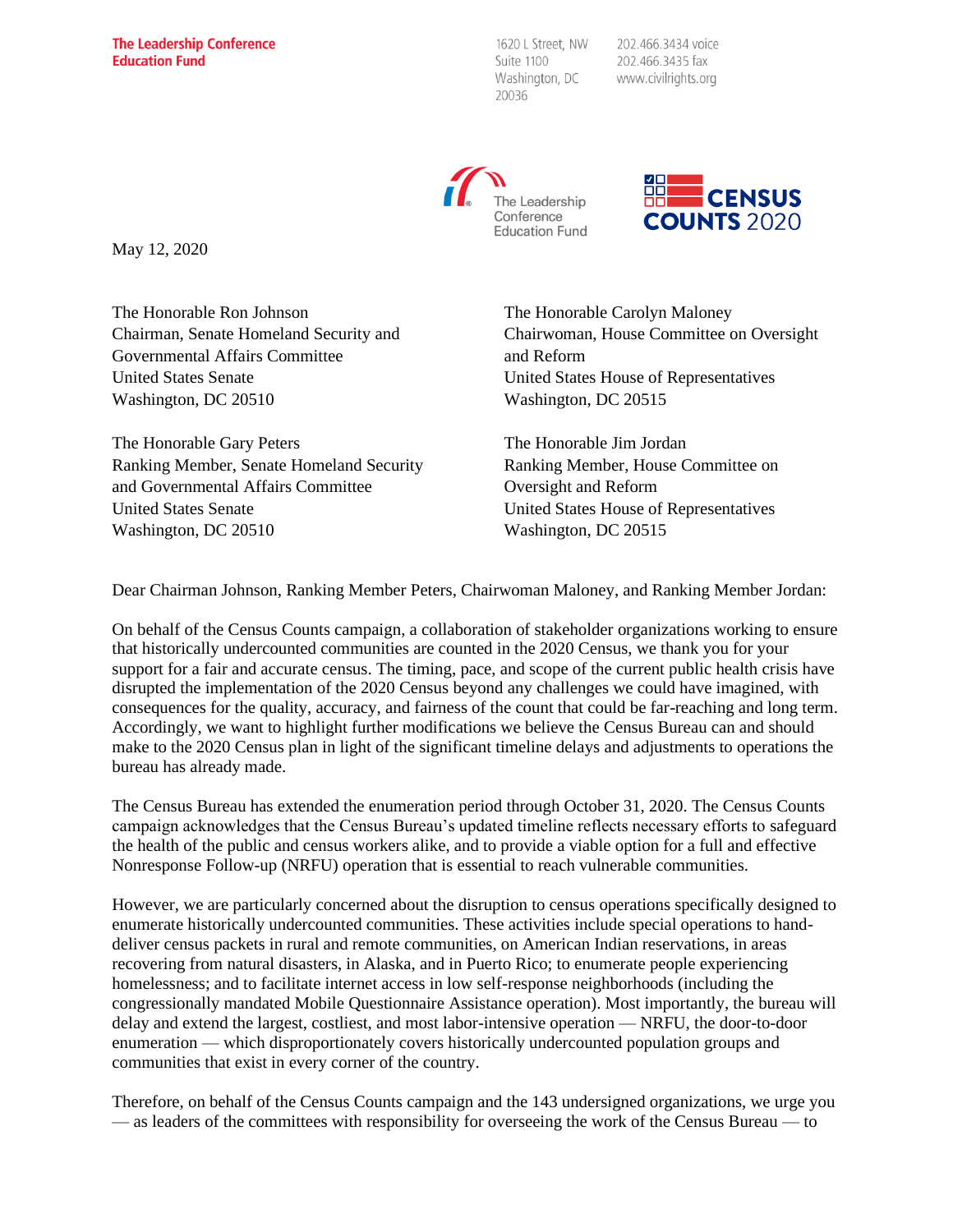The Leadership Conference **Education Fund** 



closely examine the Census Bureau's adjusted operational timeline and advocate for enhancements to address the severe disruption the COVID-19 crisis has caused for successful completion of the 2020 Census. These enhancements should include:

- **Send at least two additional census mailings during the extended self-response period from May through early August.** With the start of the NRFU delayed until August 11 and many households confused about the census timeline, the Census Bureau should send a series of additional census mailings to households that have not responded to the 2020 Census. The mailings should include at least one or more of the following materials:
	- A paper questionnaire;
	- $\circ$  A reminder to households that they can still respond on their own through October 31, 2020, and provide specific information and examples of how to identify enumerators in the field (noting that enumerators will be wearing personal protective equipment, such as facemasks); and
	- $\circ$  All mailings should remind households that "It's not too late! The census is still going on!" and include in-language messaging that lets people know they can respond in that language online or by telephone (with the appropriate toll-free numbers provided).
- **Update the 2020 Census Integrated Communications Campaign.** The Census Bureau should make the following adjustments to the Integrated Communications Campaign:
	- $\circ$  The advertising program should run through a significant portion of the NRFU period, targeted to communities with large caseloads and as completion rates warrant.
	- Add new languages to the advertising program including Haitian Creole and African, Asian, Native Hawaiian and Pacific Islander, and Native American languages — in the medium that best reaches each community, to increase the effectiveness of the campaign. This could be accomplished by expanding the scope of work for existing Census Bureau contractors with appropriate language skills or compensating Census Bureau partners with cultural competence and language skills to provide additional translations.
	- Stakeholders are pleased to see the Census Bureau's adjusted campaign creative that acknowledges how census data benefit a post-COVID-19 world. However, we are dismayed that advertising targeting communities disproportionately affected by the pandemic — including African American, Latino, Native Hawaiian and Pacific Islander, and Native American communities — have not been similarly adjusted. The Census Bureau should continue to incorporate updated campaign creative in all languages in which it has created outreach materials, as well as for historically undercounted or low self-response communities that also are facing disproportionate health and economic challenges from the pandemic.
	- Deploy an advertising campaign and strategy focused on American Indians and Alaska Native communities and villages by leveraging the media vehicles present in Update Enumerate and Update Leave areas, including tribal radio and billboards. Expand the tribal languages covered in the advertising campaign and deploy strategies to reach

May 12, 2020 Page 2 of 11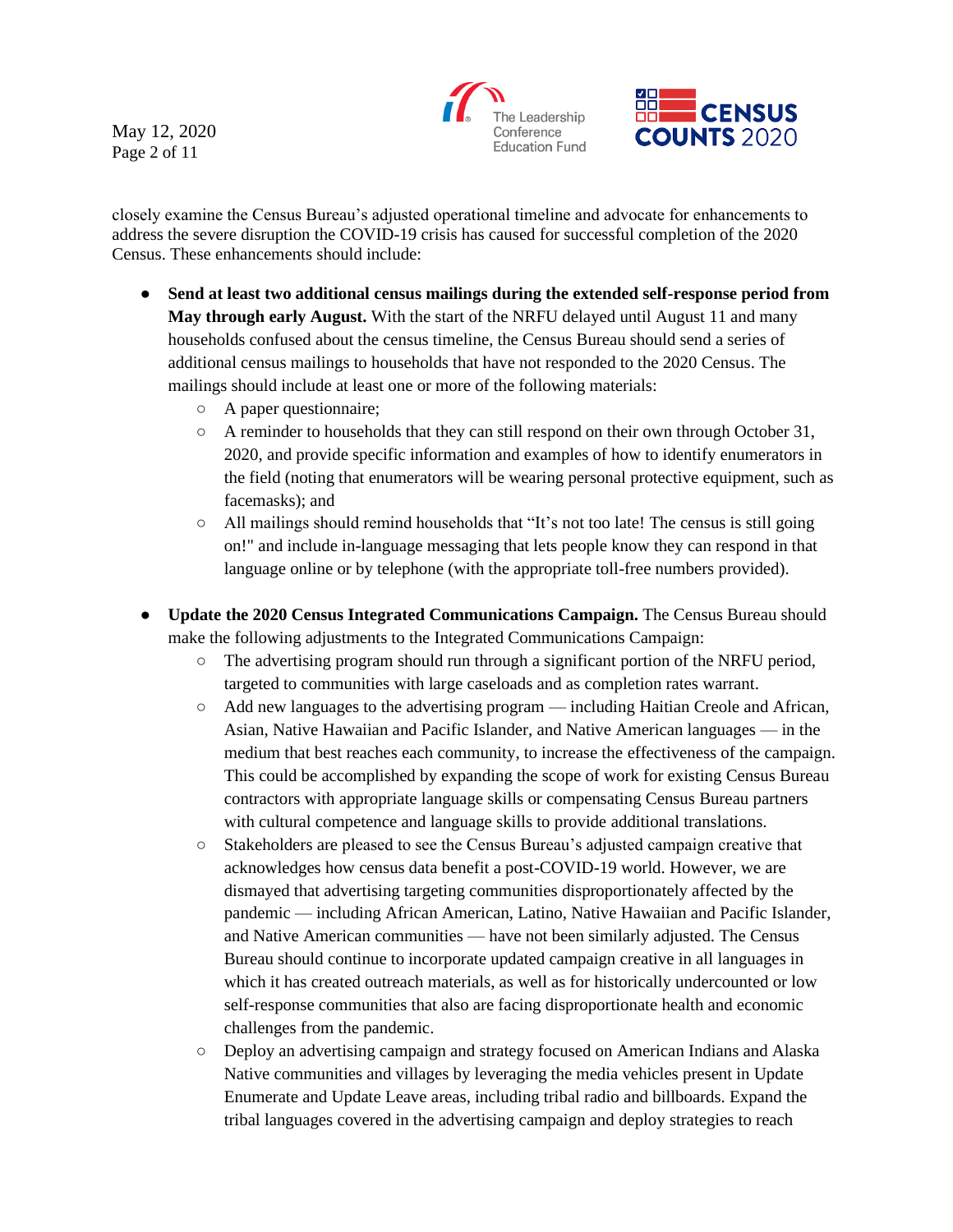



households, especially in the absence of timely delivery of initial census packages; partner with tribal governments and tribal Complete Count Committees as much as possible for assistance.

- Modify the advertising program to target communities that have not yet responded to the census and adjust the creative appropriately. Enhance communications to groups included in "diverse mass" that need, but are not likely to receive, specific outreach, including: English-speaking Latinos, people with disabilities, parents of young children, LGBTQ people, people experiencing homelessness and housing instability, and people living in poverty.
- The bureau should incorporate messaging about confidentiality into its earned and paid media strategy, e.g., that the Census Bureau will not share data with landlords, law enforcement, or public benefit providers.
- Increase in-language ads (with relevant toll-free numbers) for the Census Questionnaire Assistance (CQA) operation.
- In preparation for NRFU, the Census Bureau should work with local officials and Complete Count Committees to prepare communities for the arrival of census enumerators, given the new NRFU timeline, PPE clad enumerators with masks, and other significant changes to this operation. Census advertising should reflect enumerators in PPE to encourage the public to open their doors during nonresponse follow-up, and to ensure respondents can readily identify official Census Bureau employees.
- **Expand staffing of the Census Questionnaire Assistance operation for all languages.** Households have reported long wait times on the CQA lines. The Census Bureau should continue to add capacity to the phone lines and ensure that the phone call-back option is operational and effective for all languages.
- **Update guidance for stakeholders supporting the 2020 Census.** Many organizations are reaching households using phone banking, peer-to-peer texting, and responding to questions on census hotlines under Telephone Consumer Protection Act (TCPA) guidelines. In the absence of in-person outreach, the Census Bureau should encourage organizations to utilize phone outreach to reach communities that have not responded to the 2020 Census.
- **The Mobile Questionnaire Assistance (MQA) operation should be reimagined in response to COVID-19, with an expanded framework that includes both "mobile" assistance and fixed locations, as well as a larger staff.**
	- o A revised approach can still be effective in bringing on-line response access and general questionnaire assistance to hard-to-count communities and reducing disparities in response rates. The Census Bureau should deploy Census Response Representatives, in accordance with local conditions and following health precautions, to locations in low self-response census tracts that remain open or have reopened, as well as to new locations

May 12, 2020 Page 3 of 11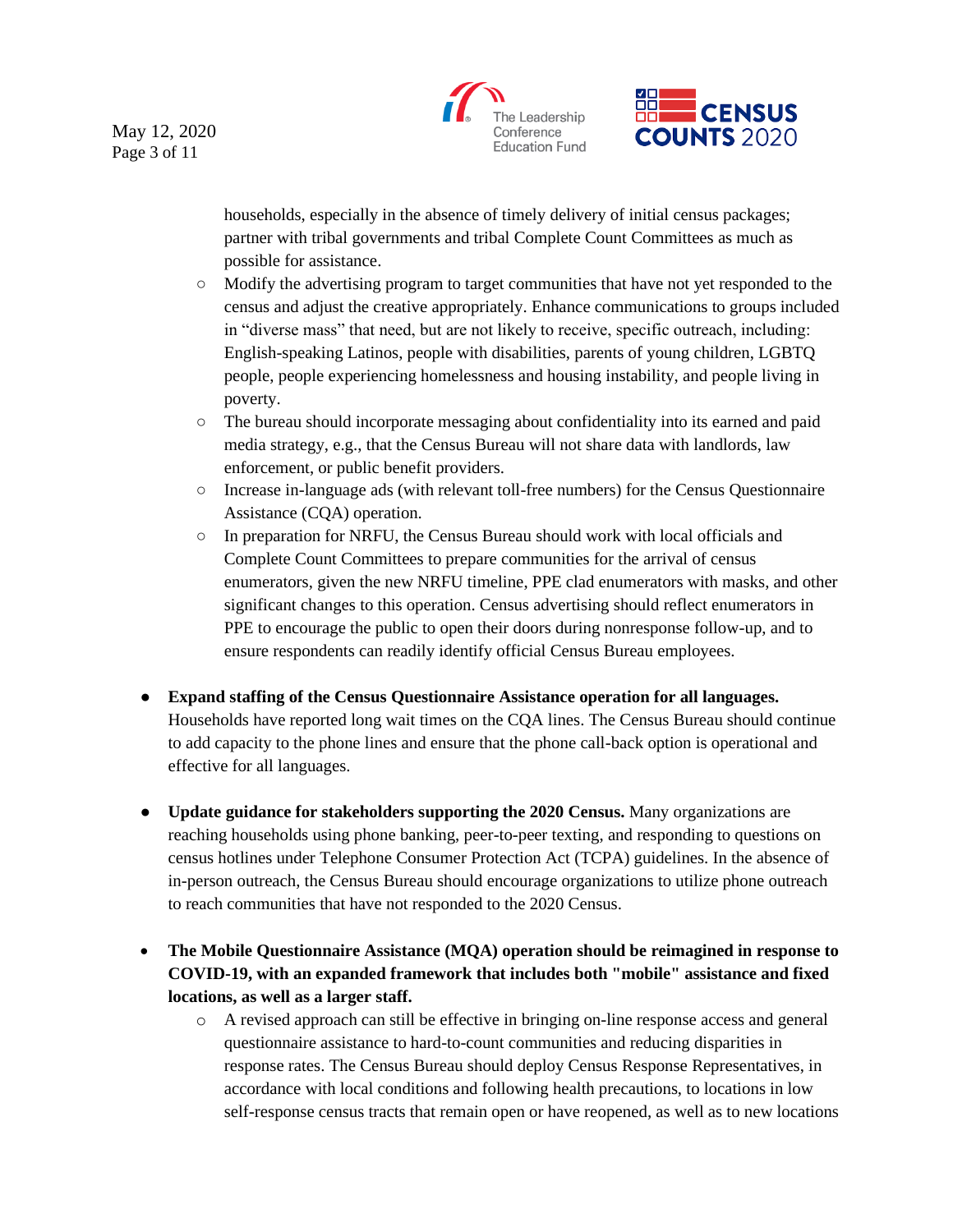May 12, 2020 Page 4 of 11





that residents visit as they navigate difficult economic conditions, such as food distribution centers and agencies responsible for distributing benefits under the CARES Act and other relevant programs.

- o The bureau should promote in advance the availability of assistance from sworn census employees at specific locations and times.
- o Partnership Specialists should continue to consult with local and national partners (including local officials) to identify appropriate locations for mobile and fixed location questionnaire assistance.
- o Until the bureau can implement a revised Questionnaire Assistance operation, continue to redeploy Census Response Representatives to support phone questionnaire assistance and other key operations.
- **Schedule operations for counting people experiencing homelessness.** 
	- In consultation with stakeholders (service providers, organizations representing people experiencing homelessness, and cities), reschedule Service-based Enumeration and TNSOL as soon as possible.
	- The Census Bureau should consider the use of administrative data (for example, HMIS/RHYMIS, equivalent state/local administrative records, and/or Point In Time counts) to supplement the rescheduled operations.
- **Provide data to stakeholders to support outreach campaigns.** The Census Bureau should increase the transparency of its operations and provide the following data to stakeholders to support effective outreach strategies and maintain momentum for "get out the count" efforts.
	- Data on self-response should be released every weekday and NRFU completion rates released once a week through the full household enumeration period. Separate selfresponse data on the mode households use to respond — phone, paper, or online would help ensure that stakeholders are able to adapt messages and outreach to specific communities effectively.
	- Data on staff recruitment, hiring, and on-boarding (including applicant pool, applicants that have left the applicant pool, offers made, staff fingerprinted, staff trained) that help stakeholders support Census Bureau recruitment efforts. With the additional time that the Census Bureau has to recruit and hire staff with cultural competency and language skills for the NRFU operation, the Census Bureau should share specific data on targeted efforts to recruit and hire staff with cultural competency and language skills.
	- Data on the group quarters that have responded will help state and local governments and associations support e-Response and reduce the need for in-person Group Quarters enumeration.
	- Additional detail on media buys by week, language, and geographic reach.
	- Call center metrics (abandonment rate, wait times, number of callback requests, time for callbacks, etc.) by language, so stakeholders can advise residents on how to best get through.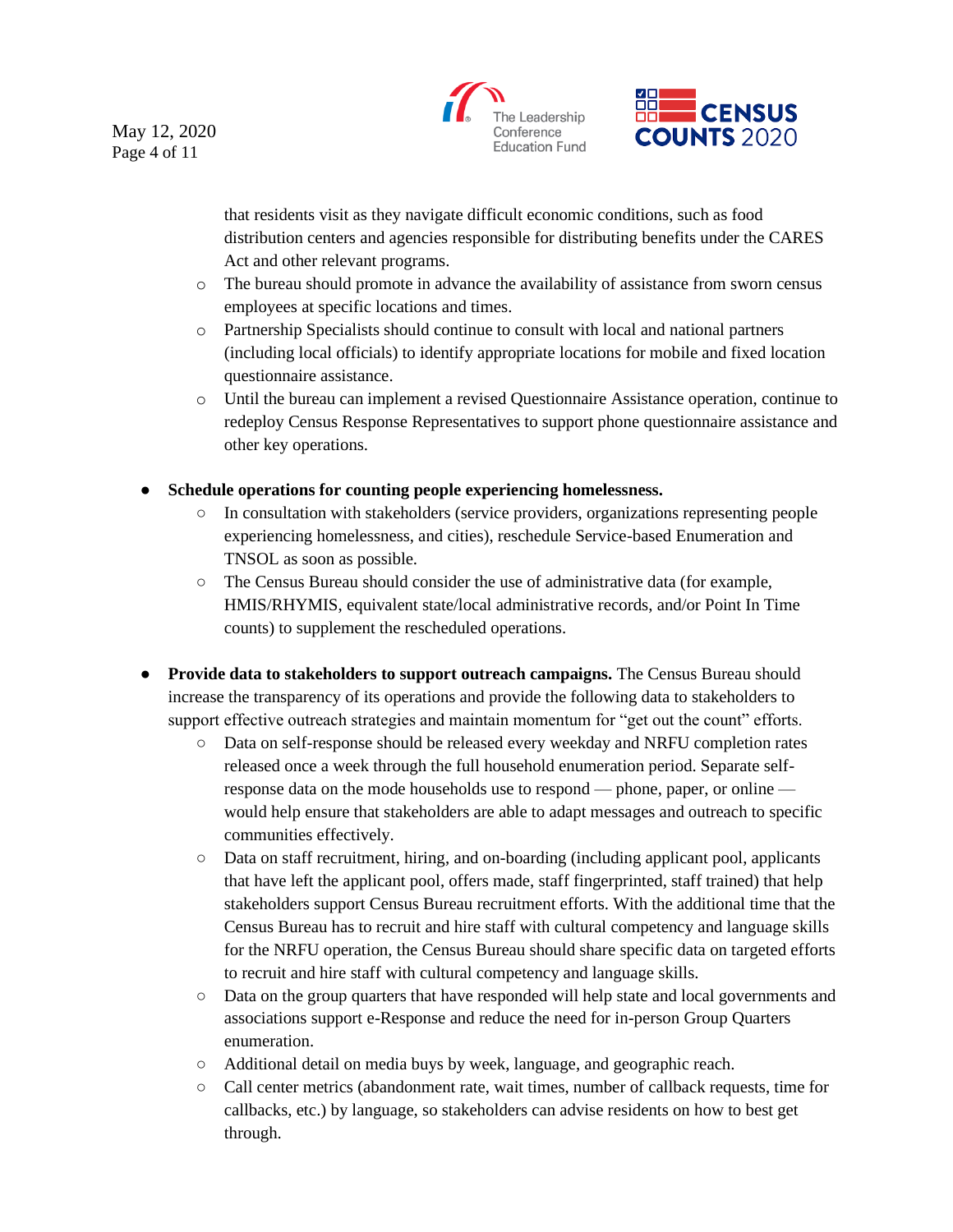May 12, 2020 Page 5 of 11





- Call center "daily top reasons for calling," so GOTC groups and local 311 and 211 centers can help preemptively answer common questions and reduce call volume to census phone lines.
- **Post-Enumeration Survey**: Ensuring a robust and accurate post-enumeration survey operation, to ensure that measurements of net undercounts and overcounts, as well as gross errors (omissions, duplications, and other erroneous enumerations) are reliable, to illuminate any differential undercount in the 2020 Census and shed light on possible implications of the adjusted COVID-19 timeline and related operational modifications for census accuracy.

We share your commitment to a 2020 Census that is fair and accurate for all communities — particularly those that have been marginalized and historically missed in the past. Thank you for your consideration of our views. If you have any questions, please contact Beth Lynk, director of the Census Counts campaign at The Leadership Conference Education Fund, at [lynk@civilrights.org.](mailto:lynk@civilrights.org)

Sincerely,

The Leadership Conference Education Fund Census Counts Campaign Advancement Project California Advocates for Children of New Jersey Alabama Coalition for Immigrant Justice American Arab Anti Discrimination Committee American Federation of State, County and Municipal Employees (AFSCME) American Federation of Teachers American Library Association American Muslim Voice Foundation Americans for Indian Opportunity APANO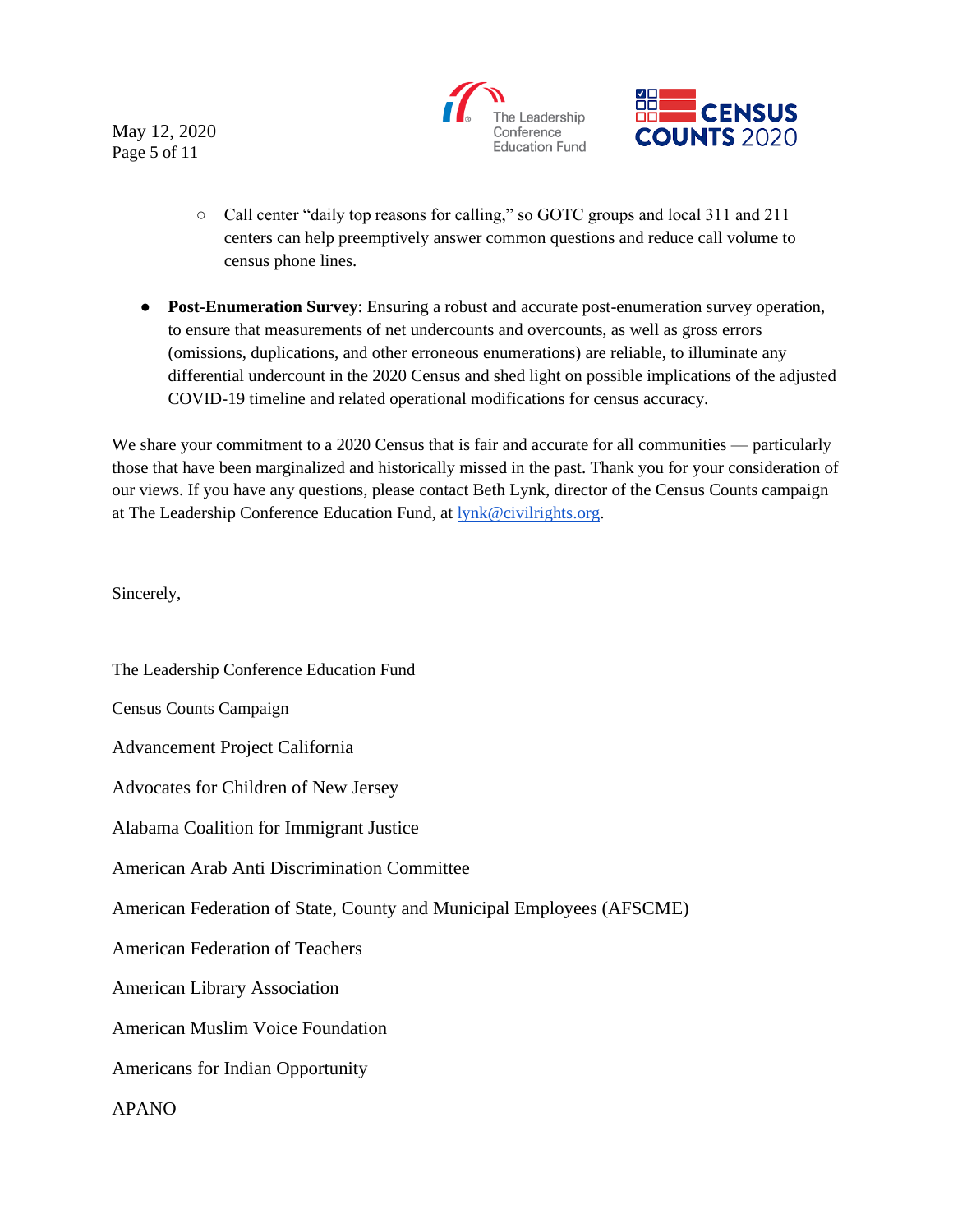May 12, 2020 Page 6 of 11





APAPA Texas

Arab American Institute (AAI)

Arkansas United

Asian American Federation

Asian American Legal Defense and Education Fund (AALDEF)

Asian Americans Advancing Justice - AAJC

Asian Americans Advancing Justice - Asian Law Caucus

Asian Americans Advancing Justice - Atlanta

Asian Americans Advancing Justice - Los Angeles

Asian Americans Advancing Justice | Chicago

Asian and Pacific Islander American Vote (APIAVote)

Asian Law Alliance

Asian Pacific American Labor Alliance

Association of Asian Pacific Community Health Organizations (AAPCHO)

ATNJ Education Fund

Austin Asian Complete Count Committee

Big Sky Chamber of Commerce

Bill Wilson Center

Black Belt Community Foundation

Boat People SOS Inc

California Association of Nonprofits

California Community Foundation

California Native Vote Project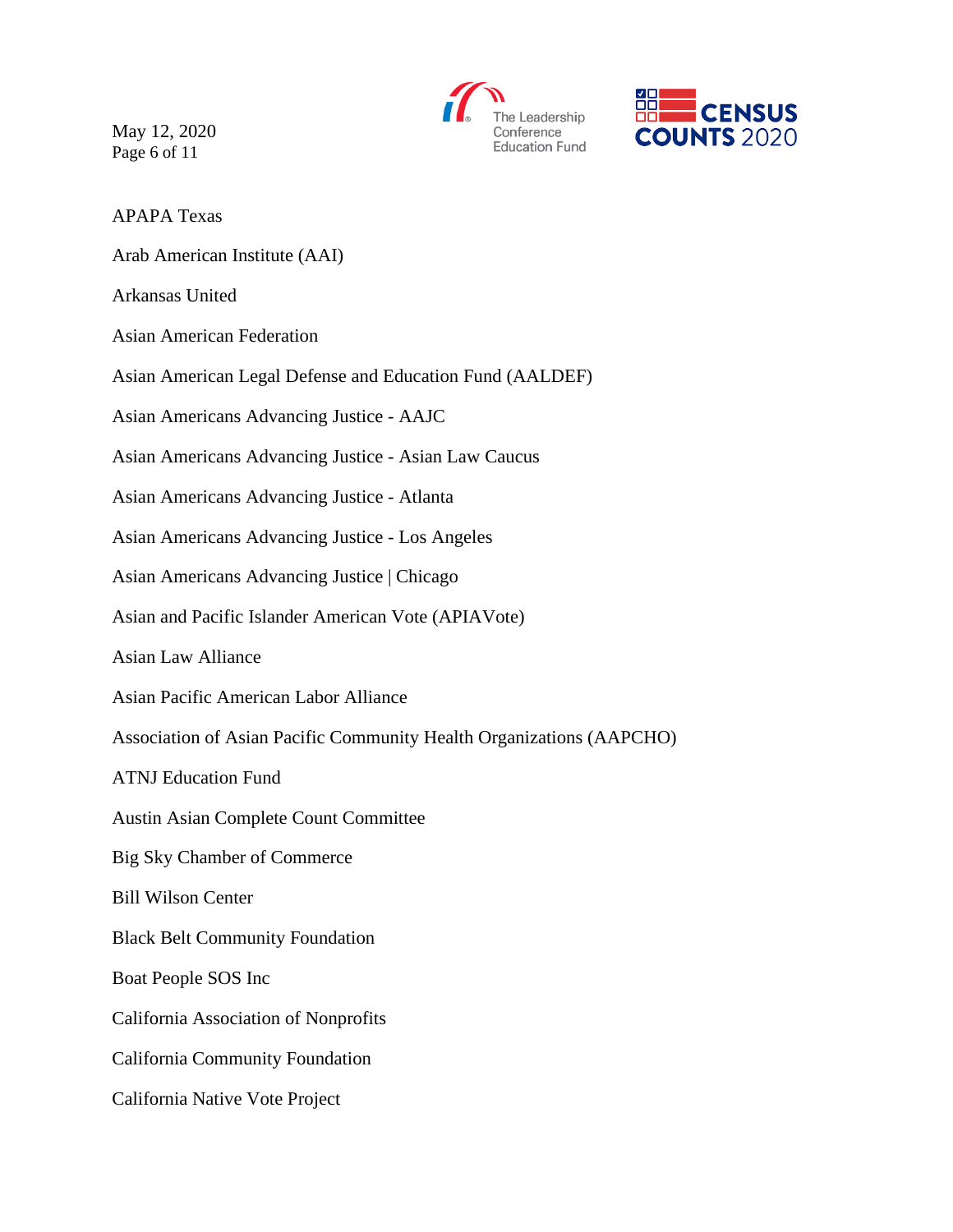May 12, 2020 Page 7 of 11





- California State Senate
- Center for Civic Policy
- Center for Employment Training
- Center for Law & Social Policy (CLASP)
- Central American Resource Center
- Children's Defense Fund-Ohio
- City of San Jose
- Color of Change Education Fund
- Colorado Latino Leadership Advocacy and Research Organization
- Common Cause Education Fund
- Common Cause New Mexico
- Community Health Partnership of Santa Clara and San Mateo Counties
- ConXion to Community
- Cupertino Chamber of Commerce
- EARLY MO
- Empowering Pacific Islander Communities (EPIC)
- Empowerment Congress of Doña Ana County
- Equality California
- Fair Count Inc.
- Fair Immigration Reform Movement/Community Change
- Faith in Public Life
- Foothill-De Anza Community College District
- Forefront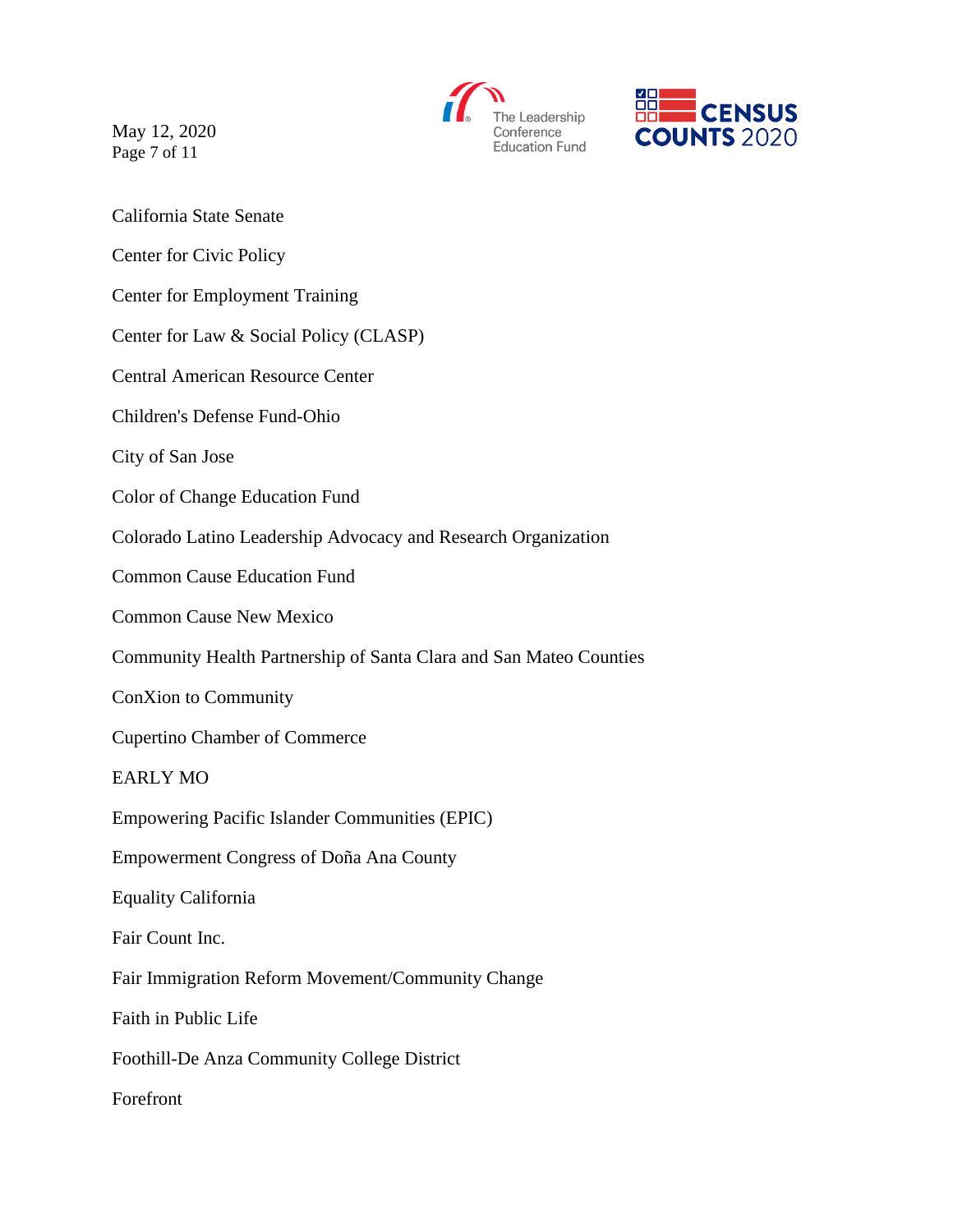



May 12, 2020 Page 8 of 11

Forward Together

Georgia Association of Latino Elected Officials (GALEO)

Hispanic Federation

Hispanic Interest Coalition of Alabama

Human Rights Campaign

Immigrant Resettlement & Cultural Center

Impact Fund

Innovation Ohio Education Fund

International Children Assistance Network (ICAN)

International Rescue Committee

Japanese American Citizens League - San Jose Chapter

Kentucky Nonprofit Network

Kentucky Youth Advocates

LA Voice

Latino Community Foundation

Latino Network

Latino Policy Forum

League of United Latin American Citizens (LULAC)

League of Women Voters Education Fund

League of Women Voterss of Connecticut

Massachusetts Immigrant and Refugee Advocacy

Massachusetts Voter Table

Mi Familia Vota Education Fund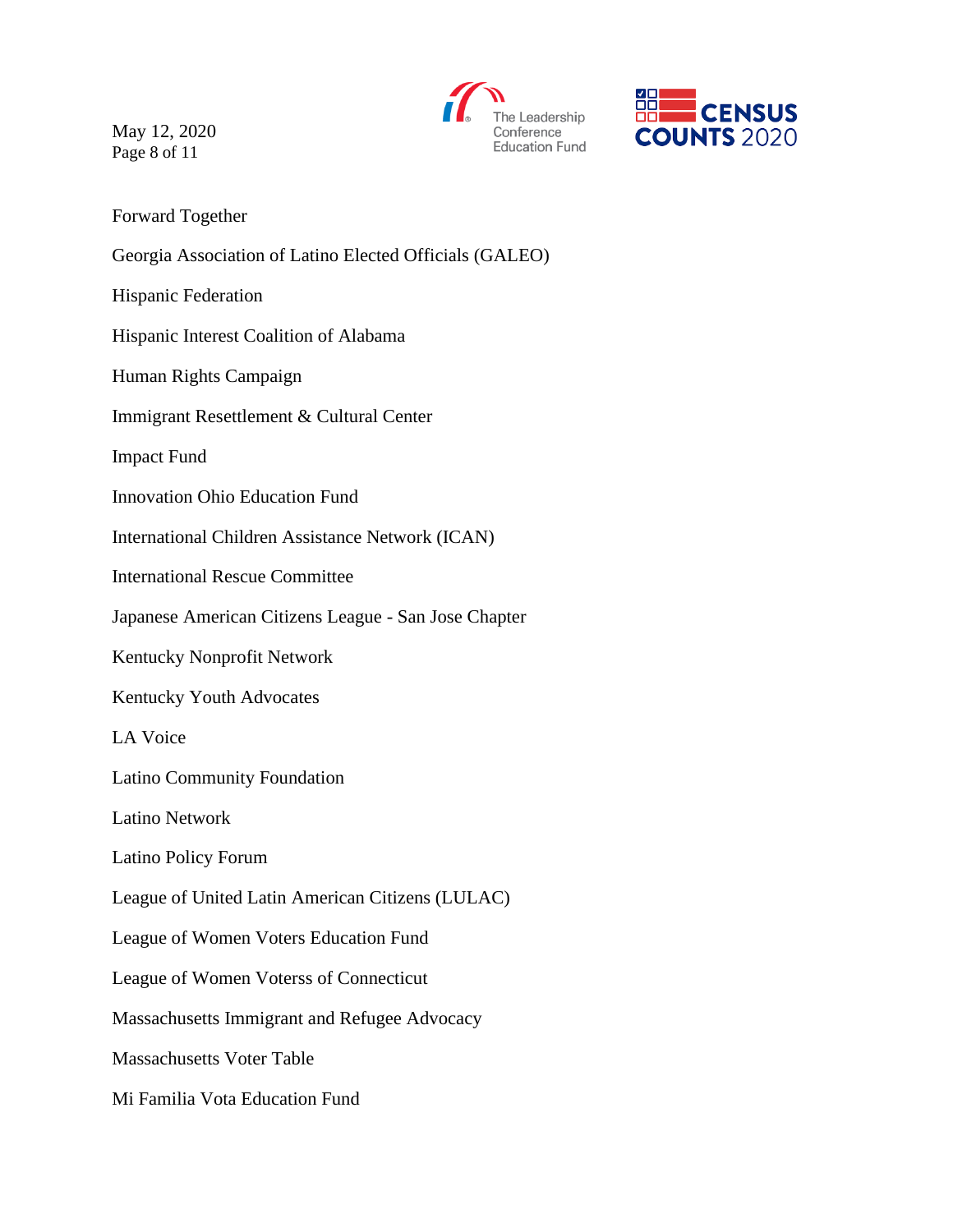May 12, 2020 Page 9 of 11





Michigan Nonprofit Association Montana Nonprofit Association MontPIRG Leadership Fund Morgan Hill Unified School District NAACP Legal Defense & Educational Fund, Inc. NALEO Educational Fund National Action Network National Association of Jewish Legislators National Center for Transgender Equality National Coalition for Literacy National Coalition of 100 Black Women - Central Alabama National Coalition on Black Civic Participation National Community Action Partnership National Congress of American Indians National Council of Asian Pacific Americans National Disability Rights Network National Education Association National LGBTQ Task Force NAVA Education Project North Carolina Child Nebraska Civic Engagement Table New York Immigration Coalition NextDayBetter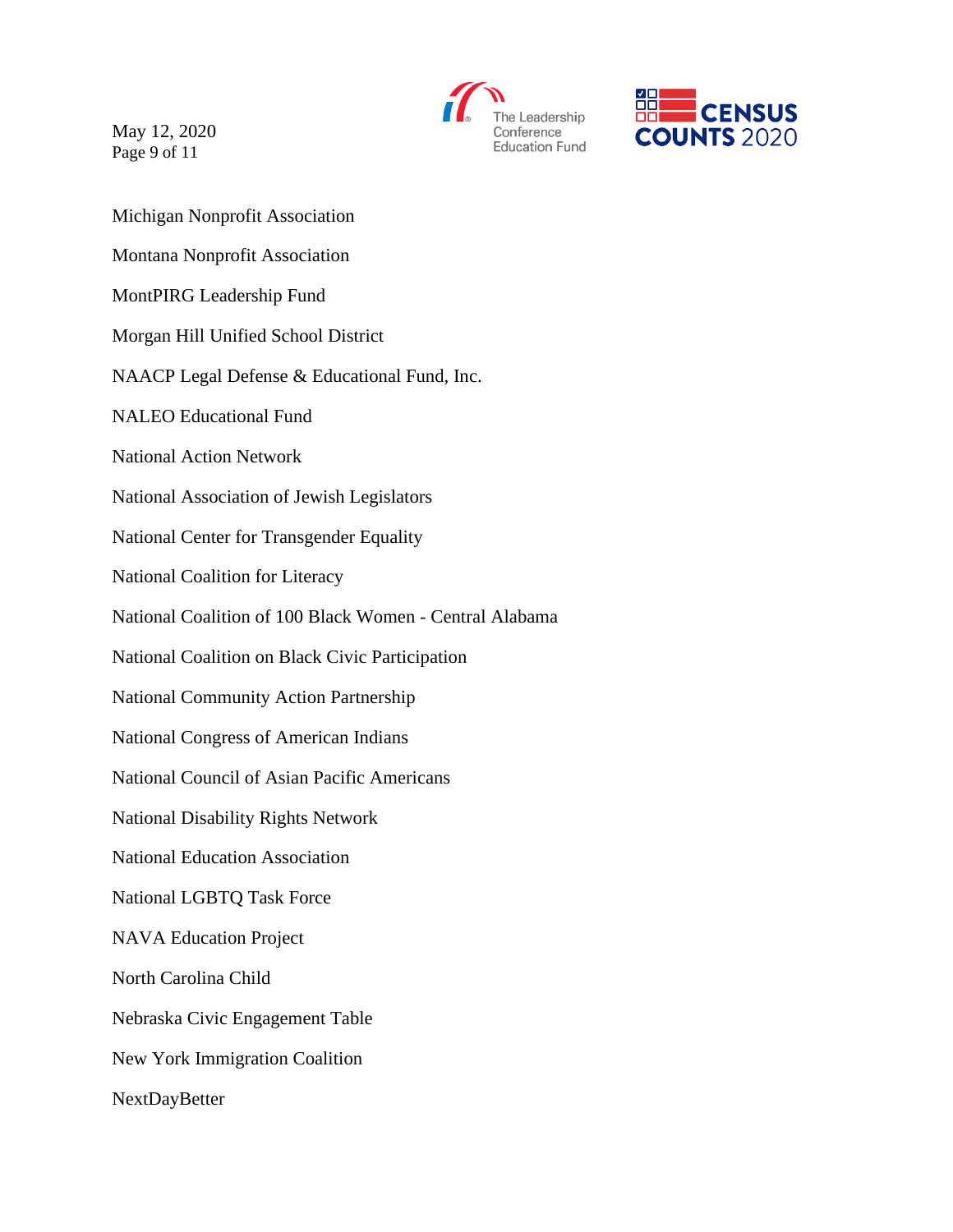



May 12, 2020 Page 10 of 11

Nonprofit VOTE

Northwest Health Foundation

Ohio Census Advocacy Coalition

Oklahoma Policy Institute

Padres & Jovenes Unidos

Pars Equality Center

Partnership for America's Children

PICO California

Poder Latinx

PolicyLink

ProgressNow NM Education Fund

Proyecto Juan Diego

Raíces

ReadyNation

San Jose/Silicon Valley NAACP

Santa Clara County Office of Education

Services, Immigrant Rights and Education Network (SIREN)

Silicon Valley Community Foundation

Silicon Valley Independent Living Center

Silver State Equality-Nevada

South Asian Network

Southeast Asia Resource Action Center (SEARAC)

State Voices